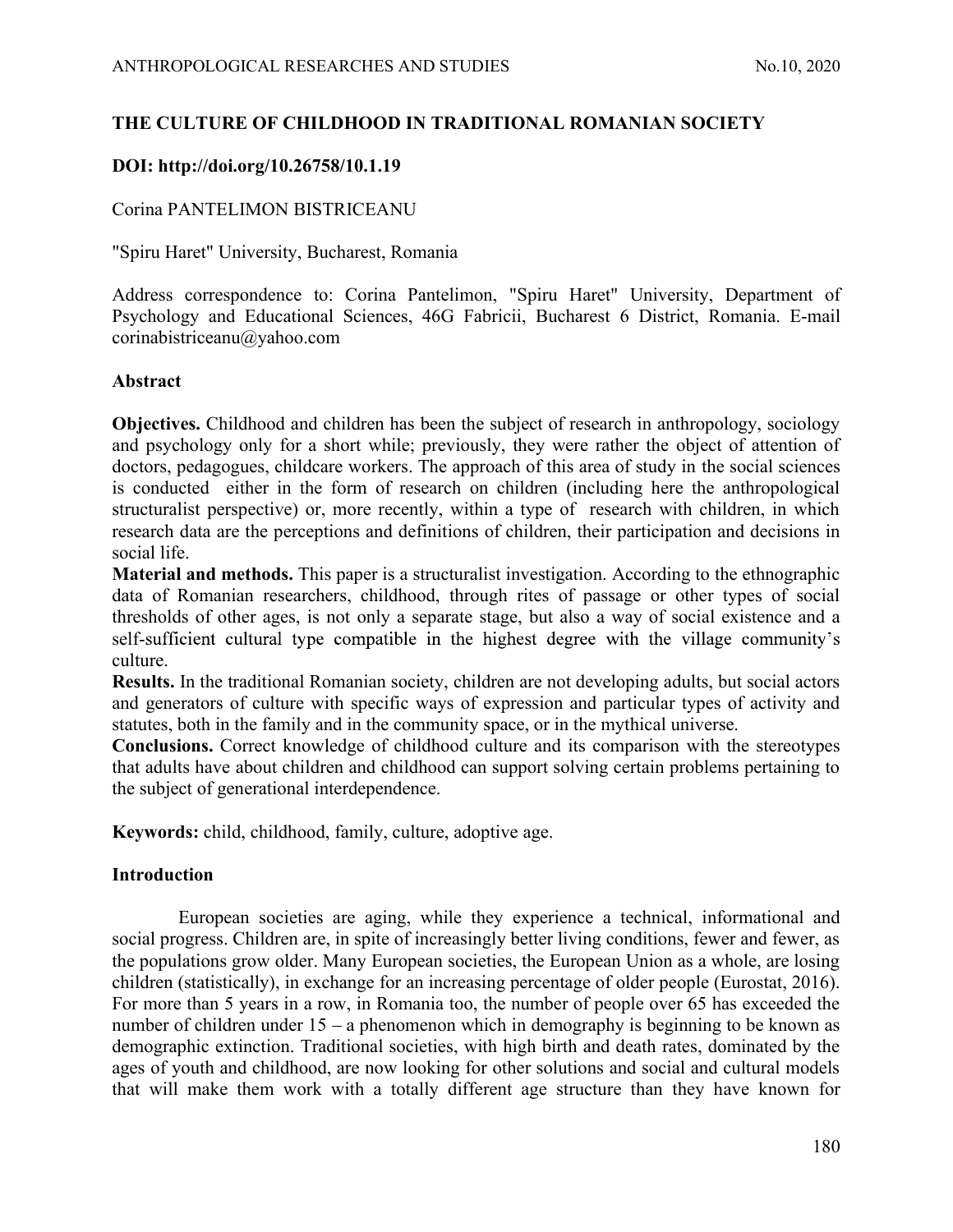hundreds of years.

ANTHROPOLOGICAL RESEARCHES AND STUDIES<br>hundreds of years.<br>Modern studies on childhood begin with the  $20^{th}$  century, due to the emergence of<br>paediatrics, childcare, psychology, *i.e.* those areas through which the tools Modern studies on childhood begin with the  $20<sup>th</sup>$  century, due to the emergence of paediatrics, childcare, psychology, i.e. those areas through which the tools of raising children are transferred from the family to the specialized institutions of society. However, the reason for the emergence of these areas, *i.e.* the emphasis on systematic concern for children, originates  $$ according to studies of the history of mentalities  $-$  a long time ago, with the discovery of the "moment" of children as a social class (Ariès, 1960; 1975). It is the period when the urbanization of Western societies is perfect and the way to modernization is open. A new feeling towards childhood (which historians have called "the privatization of childhood") begins to manifest itself since the 15<sup>th</sup> and the 16<sup>th</sup> centuries and especially during the 17t<sup>h</sup> century: the "new child" of modernity that is born is more caressed by parents, more casual than the previous children. The English philosopher John Locke wrote in his work Some Thoughts Concerning Education (1693) that parents too passionate about their children distort generations with the pampering they practice in family life. Dr. Jacques Duval speaks in 1612 with contempt or disgust about "that curious zeal that urges (mothers  $-$  our note) to hug and kiss their child. It is acknowledged that, through this curious behaviour, they show a monkey-like love, which, it is said, consists in hugging their chicks so hard that it suffocates them" (Ariès and Duby, 1995, VI:17). These conclusions can indicate both a novel maternal behaviour in the era, more affectionate than in previous eras, but also the social "discovery" of motherhood. In the new union of the sexes in urban housing and in the urban environment, men and foreigners (doctors, especially, whose presence is becoming increasingly important) witness hitherto hidden aspects in the highly specialized sexual space of the medieval peasant household (in female and male areas); and one of these novel aspects is the relationship between mother and child.

Philippe Ariès' work on childhood entitled Centuries of Childhood. A Social History of Family Life (original title: L'enfant et la vie familiale sous l'Ancien Régime, 1960, 1975; translated into English in 1962) was a major success in contemporary anthropology. Under his influence, specialists explain the phenomenon of "children's appearance" in the social space in the  $17<sup>th</sup>$  century, through two phenomena: a) if before they were considered a subspecies, a category of "tiny animals", now children become "persons" and are loved as such by adults; b) if they were considered mini-adults, now they become individuals with specific needs. Therefore, children are defined, according to these studies, as people (like adults) with special needs (especially those of adults), as a "sector" of society, a group with its own interests in social evolution. They were researched either as a resource  $-$  as a valuable possession of adults, which contributes to the economic well-being of families and societies or as a medium or long-term investment of society  $-$  or as a burden and cost, especially for women (Badinter, 2012).

This ambiguity of the scientific attitude towards children and childhood does not remain without practical consequences. The  $20<sup>th</sup>$  century is the time when Western European culture, seeking to delimit childhood, puts children "quarantined" in the world of adults (children deal with play and education, adults with work and economic responsibility). Previously separated, the two worlds can be compared. Children are seen as people who have not yet achieved full legal and economic status in society, people who are politically, intellectually, sexually or economically incapable. For this reason, contemporary researchers approach issues such as (Tesar, 2016):

1. the status of children nowadays as independent social actors, capable of decisionmaking and action in their own interests or

2. the children's rights (participation, partnership or protection).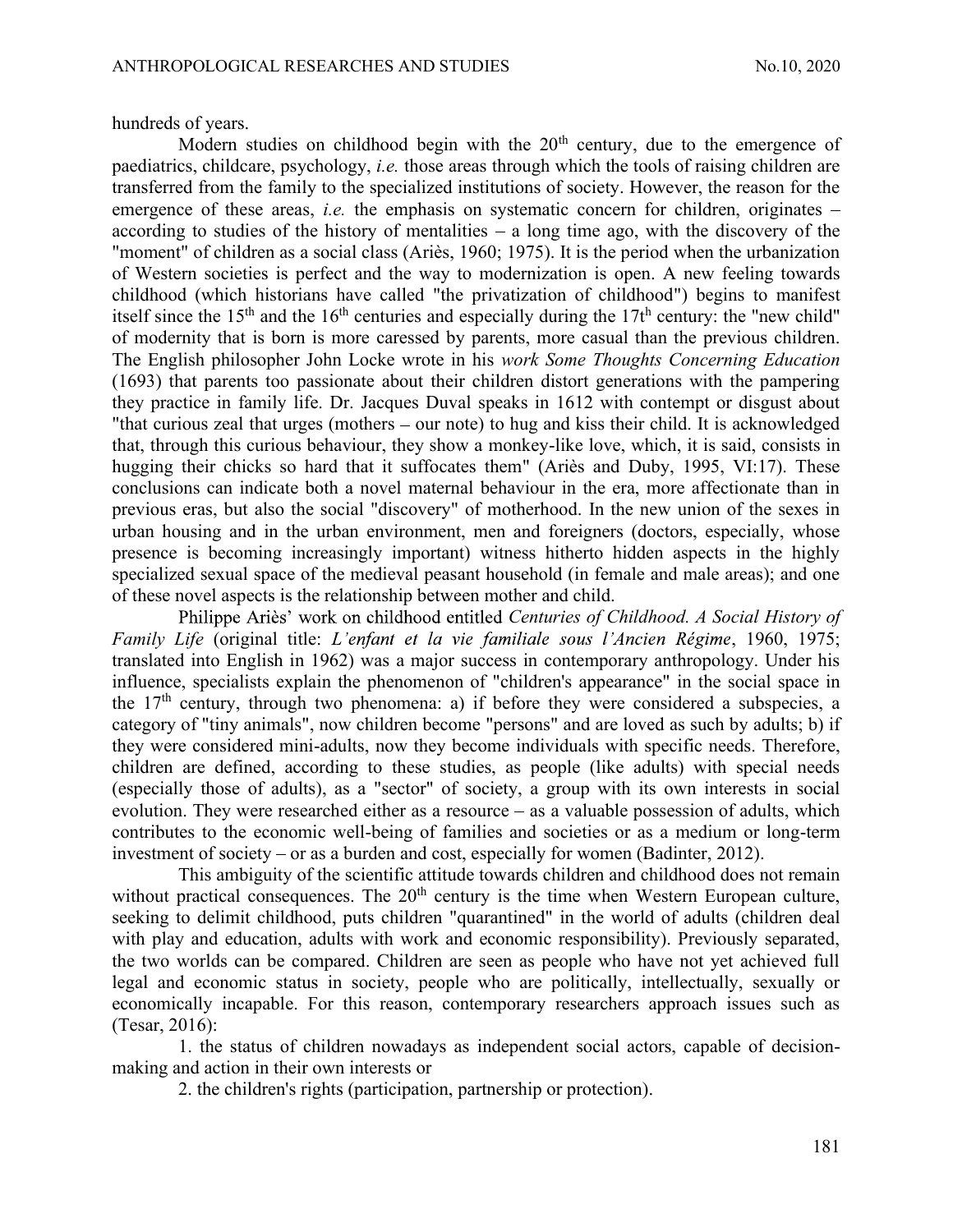ANTHROPOLOGICAL RESEARCHES AND STUDIES<br>
Current studies on childhood enforce the construction of an "understanding" and<br>
"respect" of the child and childhood that changes significantly the relationship to them, just as<br>
fe Current studies on childhood enforce the construction of an "understanding" and "respect" of the child and childhood that changes significantly the relationship to them, just as feminism has changed significantly the relationship to women (Moran Ellis, 2010).

In addition to these studies, however, structuralist approaches remain relevant; in these investigations childhood is not only a framework for the manifestation of children, but an autonomous cultural structure. This "classical" perspective of anthropology was exemplified by Leo Frobenius (in 1921), in his theory of the ages of culture. The culture of childhood is dominated by intuition and animism. Frobenius calls it the "paideuma of childish demonism" (1985: 102), represented by almost unlimited creative capacities, fuelled by the belief in the unseen vital representations of the world and by the conception of continuity between the perceptual centre (which will later become the self and the interior universe of the adult person) and the concentric dispositions of reality.

Based on Frobenius' theory, Lucian Blaga (1944) also approached the subject of childhood. However, for Blaga, childhood can become, beyond age, a culturally prevailing state in which the structures of thinking and representation are childish and persistent for all ages. A culture of childhood is defined, therefore, by intuition, animism, and by the feeling of solidarity and continuity between self and the other, between nature and society, between man and God. The favourite environment for this culture is the village.

### Methodology

The present study approaches childhood from a structuralist point of view, referring to the family, community and cultural frameworks of the traditional Romanian society. The main source of the information is the demographic, ethnographic and anthropological literature on this topic.

Until recently, Romanian society knew an extremely consistent childhood culture, especially in its predominant peasant dimension. After the Second World War, Romania still had more than three quarters of population peasants and, of this peasant population, almost a third were children up to 14 years old and only a tenth of the elderly were over 60 years old (Trebici, 1985). That is, a couple of grandparents had, on average, six grandchildren. The demographic profile also supported a socio-cultural profile in which childhood was very present. In fact, the imprint of childhood age in traditional Romanian cultural manifestations was so strong that Lucian Blaga made childhood the defining hallmark of Romanian popular culture: " the village; it considers itself the 'centre of the world' and it lives within comic horizons, extending into myth" (1969: 267). The age of this culture is not given by the specific organic ages, but by what Blaga calls "the phenomenon of collective psychology of the 'adoptive ages'" (1969: 271); thus, culture is not the product of children directly, but of mature people who are still under the sign of childhood, that is, subordinate to a childish spiritual order.

The knowledge of childhood as a social structure cannot, therefore, ignore the knowledge of the village. The traditional and modern Romanian society is one dominated by popular culture. The village is the place of the intuitive manifestation of the person, the place of story and myth, of the direct connections and of the continuity, which are the main specific features of childhood. The ethnography of the child and the rural childhood is in fact the attempt to recover the knowledge of the genuine character of the childhood. In this type of community, people are not abstractions, but they are specific people with particular traits, and they are fundamentally distinguishable  $-$  the woman from the man, the young man from the old man or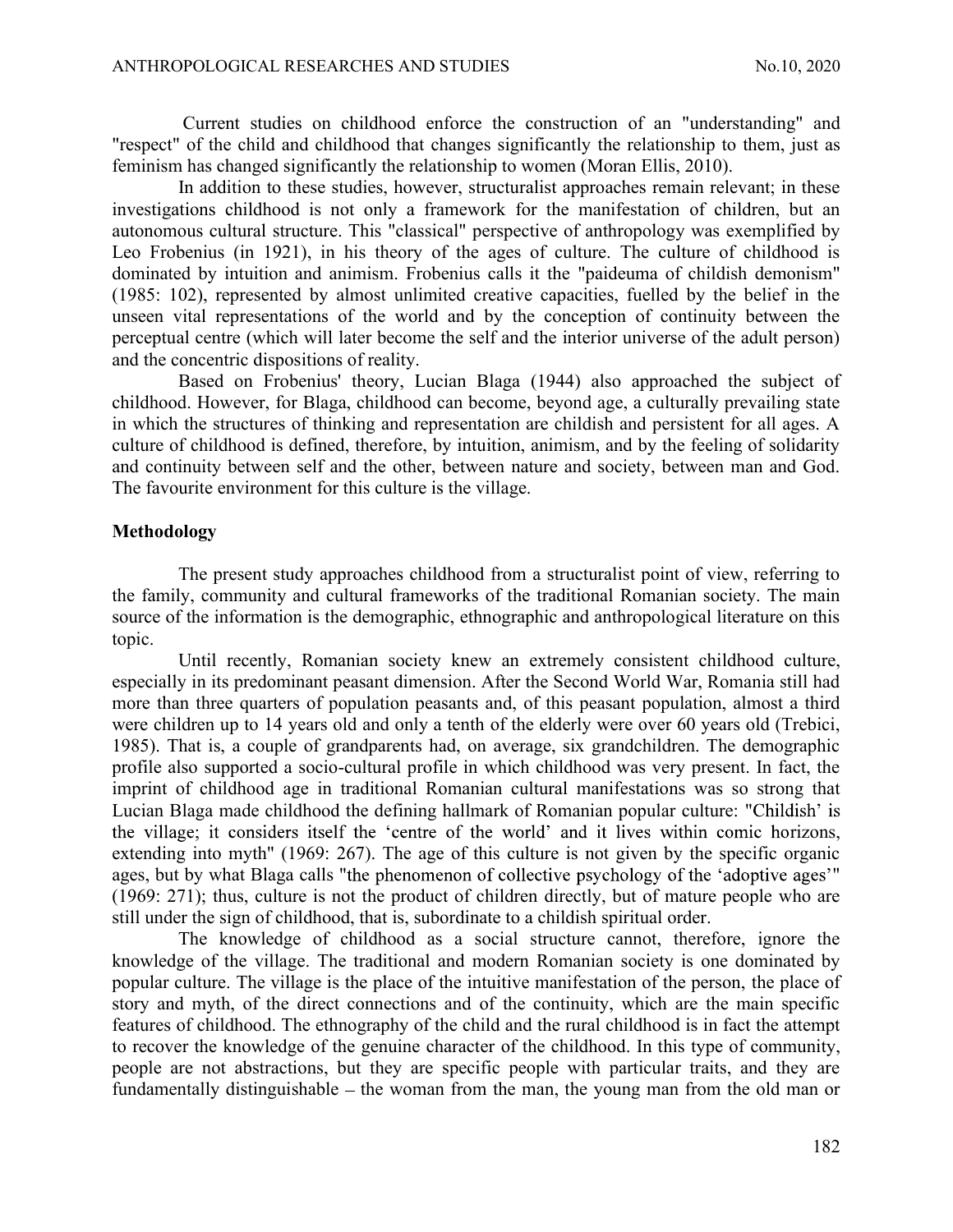ANTHROPOLOGICAL RESEARCHES AND STUDIES<br>the child from the adult. Not coincidentally, the specification of the most present social types is<br>made by children: the woman without children is not a woman, the man without childr the child from the adult. Not coincidentally, the specification of the most present social types is made by children: the woman without children is not a woman, the man without children is not a man; instead, the child without parents is an orphan, one of the most powerful types in mythical thought.

The frameworks and institutions for the social manifestation of the child are the family, the neighbourhood, the age group and the community, *i.e.* the entire social space, the natural world and the supernatural world. Family roles (of filiation or fraternity) are complemented by important social roles, such as that of practitioner of certain forms of worship or specific rites, which cannot be taken over by another social group and without which the community may be endangered. Specific activities combine specific social learning actions with lucrative (productive) or ordering (administrative) actions.

### Results and discussions

The child played, worked and grew at once; never alone, always in the familiar world of the village. Play, work and story were the coordinates of childhood. The child did not shy away from death or birth, or from sickness or evil; and a child had even specific techniques of communication with those beyond or with the guardianship spirits of death and nature. A child could have known if the case, along with everyone else, hunger, in the dry years, and abundance, when God gave. And he worked, not beyond his powers, but within his powers, which he measured and rose through what Simion Mehedinti recommended (in 1919) as a favourite way of educating children – the school of work. Compared to children's direct experience with earth (considering its plasticity par excellence as the best stimulant of creative activity, both in its clay and life support hypostases), with plants, with animals, so vulnerable and so strong at the same time, the pupils imprisoned among the four straight walls of the classroom and in a strict schooling schedule, seated in dead furniture, are, according to Mehedinti, future crippled souls (2006: 160-172).

In the family, the child was the "fortune of the Romanian" (Zanne, 1897: 77). The family, like the village community, were in Romania formulas for organizing the way of life in the world, or for gathering the "world" between the thresholds of daily existence. The traditional man and especially the child (a traditional man par excellence) do not know the difference between family intimacy and public life; they relate directly and entirely to the world, understood at once as a gathering of people (society), a cosmic order, and a divine law. The family was the initial world, the smallest, that children learned first. It was related to mother and food, to house, to places in the courtyard and to alleyway, to brothers and sisters, to animals, to father and work, to living and departed relatives. The Romanian family keeps in it what we find also in the family of Greco-Roman antiquity: the place, that is, the household, with the land in the heart of the village, but also with the land in the estate; the house with its objects, useful and beautiful at the same time; animals of all kinds (birds, bees, ruminants, or working, dairy, guarding animals or only souls "around the house"); and people, children, and parents, but seldom only the spouses, (sadly) isolated in their couples, without offspring.

The child is expected in the family as a witness to the blessed state of the woman, who reveals her maternal essence and thus reaches the most important social status she can have; as a witness to the man's investiture, who becomes the head of the family and enters the continuity of the offspring, paying his debt to his ancestors; as a witness of the elderly parents, who renew their family status as "good parents" (the grandparents), as "big parents" (the grandmother and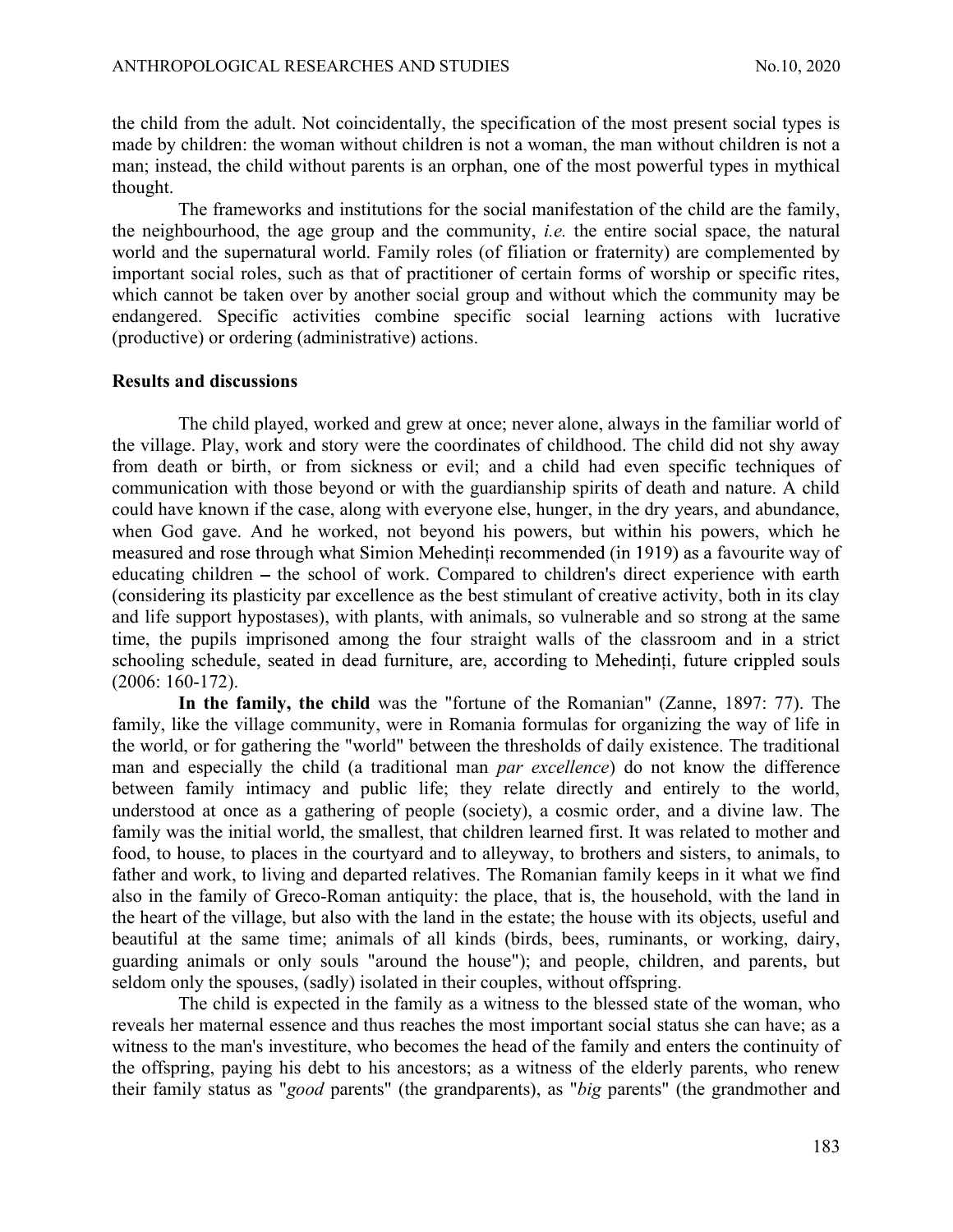ANTHROPOLOGICAL RESEARCHES AND STUDIES<br>the grandfather) or, in the same sense, "the elderly" (the *old* mother and the *old* father); as a<br>witness of the house or nation in which he brings evidence of growth, fertility and the grandfather) or, in the same sense, "the elderly" (the old mother and the old father); as a witness of the house or nation in which he brings evidence of growth, fertility and abundance. The ritual richness of the gestures that accompany the child's expectation between wedding and pregnancy are a sign of the importance of the child for the family.

The entrance of the child into the family was welcome through the first great threshold of life – the birth. Romanian peasant customs related to birth have much in common with the customs of the other thresholds, namely, marriage and death. The wedding is celebrated by the symbolic passage of the former children to the state of parents; it is the ritual officiating of good conception, in conditions of maximum physical, material, social and religious security, so it has as its focus the mobilized energies through the conception of the child. Death, although it does not refer at all to the child or childhood, has an obvious and surprising ritualistic symmetry with birth: the same expectation of the moment of passage, the same bath through which the remains of an existence are removed in preparation for initiation into another existence, the same care for rites and the propitiatory teachings, the same feast at which the community gathers to celebrate the integration of the soul into the next world into which it has just entered (Ghinoiu, 1999). "Bringing a child into the world has always been felt by people as a miraculous and mysterious act; those directly involved in it (mother and foetus, alike) being invested with great powers and treated as such by the whole community. Subject to the rites of passage, birth, like death, is an effective passage from one "world" to another, from one state to another; the world from which the child comes and the one in which the dead went, always being noted negatively in relation to our world, the 'white' world, the world of 'longing'" (Constantinescu, 2000: 128).

The physical birth takes place, in the Romanian village, without much preparation: until recently, the birth could take place at home, in the garden, in the field, where the woman did her chores. Sometimes she happened to be alone, but most of the time the assistance was provided in advance by one of the most important figures of the family, the family or, more recently, the community – the midwife, the oldest woman in the father's family, who received the child in her lap (Constantinescu, 2000: 135). As in the family of classical European antiquity, physical birth meant nothing without symbolic birth: the child had to be greeted and served, not so much by the mother, but by the midwife, godmother or supernatural beings, such as the deities of destiny (Ursitoarele, the Romanian versions of the Moirai or the Fates, the Parcae). As a source of vitality and precious growth, the young child was also threatened by evil spirits (Samca or Striga in Romanian, Strzyga in Polish, Stryha in Belarusian) and the child was guarded with great strain against these by his protectors.

The period of the first ages of life is terribly full of norms, rituals and beliefs, because it is crucial for the life-long wellbeing of the child and, through him, for the good continuity of the nation (Gorovei, 2002). The birth is immediately followed by the first bath, an important rite of separation, but also an opportunity to influence, by those qualified (midwife, first of all) the physical and moral condition of the child (water, objects added to the bath, the time and place decided for the bathtub are rigorously fixed by tradition) (Marian, 1995: 57-80). The rites of integration follow, the worship of the hearth and the fire, the centre of energy and vitality of the household, when the child receives, also from the midwife, a generic name, sometimes unknown to the mother (Constantinescu, 2000: 129). A dangerous period is the one between this first (domestic) integration and the baptism (which is the integration in the extended community), the forty days in which the child is kept, even today, even in cities, away from any foreign eye, closed in the house. Baptism, the second threshold of separation from the "unlit" condition of the child (the one outside our world, the white world) and his integration into the community,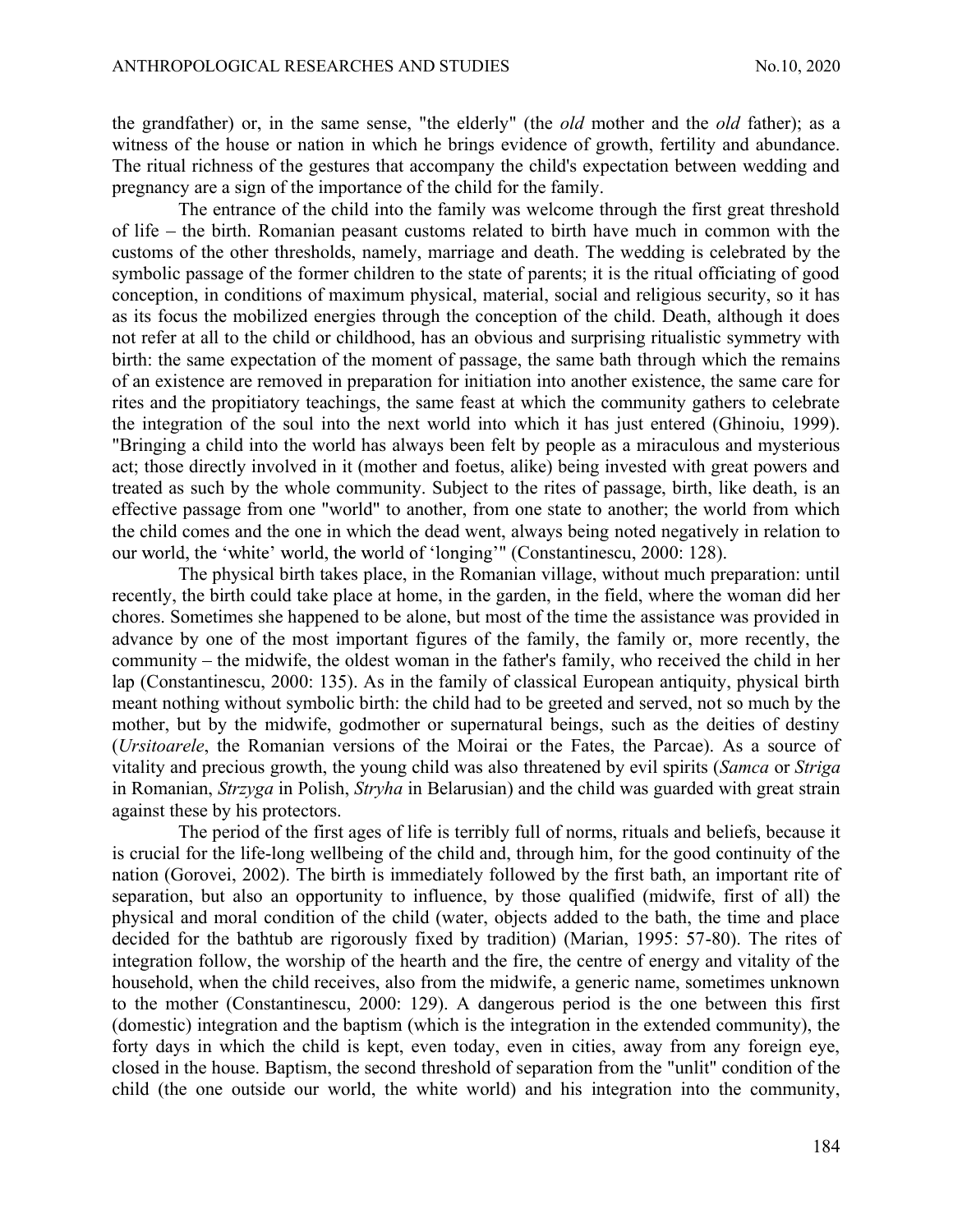ANTHROPOLOGICAL RESEARCHES AND STUDIES<br>
ANTHROPOLOGICAL RESEARCHES AND STUDIES<br>
AND STUDIES<br>
AND STUDIES<br>
AND STUDIES<br>
AND STUDIES<br>
AND STUDIES<br>
AND STUDIES<br>
AND SUPERTING AND SUPPARTS, With whom the<br>
connection will be as together with the hitherto guardians (the midwife, the parents) and godparents, with whom the connection will be as durable as a blood bond (Stahl, 1936; Cojocaru, 2008: 163). The godmother and the midwife are the two spiritual mothers of the child whose authority is sometimes stronger than that of the blood parents; it extends beyond childhood, beyond the marriage of the "godchild" and does not end until after his death: for as long as he lives, that person (she, the godmother  $-$  our note, C. P. B.) is accountable to God for the child. For the godmother is more important both as a father and as a mother and as all the kinship of the godson or goddaughter, who must obey her, for she bears the word of God. For, if the human being is left without a godmother, it's worse than when his mother has died; for, who pays for him in the pit?" (Stahl, 1998: 137).

In the family, the child not only redefines and enriches the area of kinship, but, as a newcomer from another world, restores the bonds between the living and the dead. The custom of naming the boy after the paternal grandfather, or the girl by the name of the maternal grandmother, resisted for quite some time against the right of godparents to give their name by baptism. In fact, the midwife, a central character with the role of performer of the ritual of birth and the cult of the deities of birth, is the oldest woman in the community, the closest to the elderly-dead of the new-born's community; the existence of this family status and of the cult that she officiated has already been attested in the Geto-Dacian populations (Cojocaru, 2008: 161- 163). The etymological investigation of the term "midwife" (Vulcănescu, 1987: 213-214) highlighted several ideas:

1) the reference to a matriarchal family order, in which the cult of the dead and of the new-borns is the attribution of the elderly woman, and the old man does not represent an equivalent function, but he is the "midwife's husband";

2) the connection of form and content between the midwife and the estate (the land, the burial place of the elderly, i.e. the dead), which extends the ceremonial function of the midwife to a priestly one, officiating a Neolithic cult of the land and of the telluric deities of death and fertility (Bistriceanu Pantelimon, 2007: 77-80).

The great concern for the good receiving of the child is already an argument for considering him as the "Romanian's fortune". But this qualification also has an economic meaning, given that the child enters naturally into family life by working along with the other members. Although the child began to work from an early age, he worked not beyond his powers, but according to their power and ability; therefore, these powers became known to him and they developed through lucrative physical activity. Although modern thinking tends to condemn child labour as exploitation, research into definitions and ways of doing family work does not support this. In the village, work was an ontological and cultural fact and not an economic activity. Its purpose was not to gain, but to increase, a quality of less economic and more magical significance, which is aimed at most of the domestic concerns of men, and which contains in itself a wealth of economic, social, and religious meanings. A "prosperous" household is one in which people are cheerful and healthy, working together (but not to the same extent), young and old, with pleasure and benefit; a household where children are "crowded", cattle are fat and crops are plentiful. In the "no-increase" household, hard work is done, but in vain, the field does not bear fruit, the animals perish, people get sick and die. (Cristescu-Golopentia, 2002: 153-160). The magical-religious significance of a category that apparently has only economic connotations is due to a different definition of wealth: this is not only the result of individual effort, but the result of a good settlement in the world and in fate. Increase of wealth is not a positive amount, but a gift, which man can at most guard, but not "produce". He is not the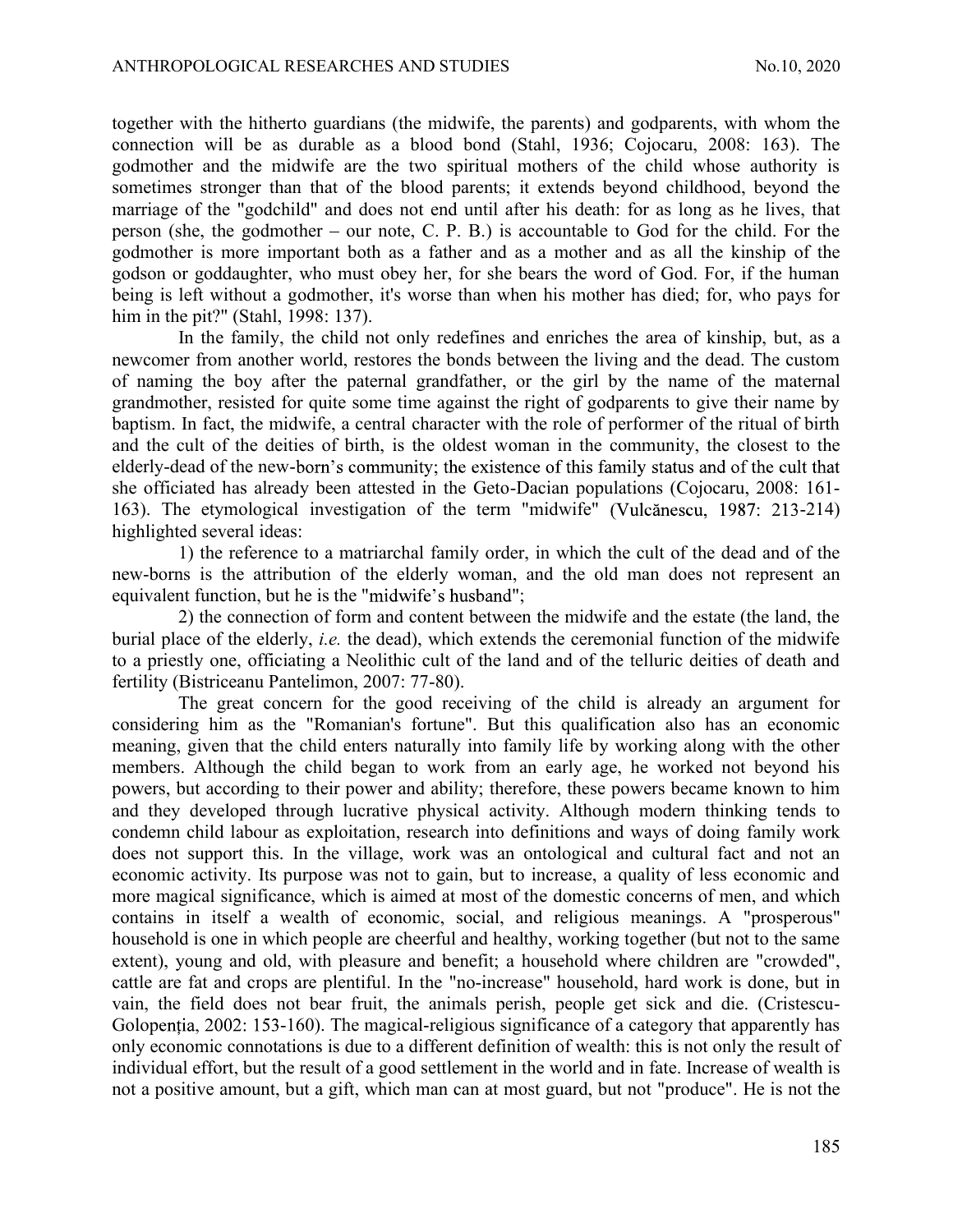ANTHROPOLOGICAL RESEARCHES AND STUDIES<br>
author of his wealth, but only the one who enjoys it. The integration of the child in this type of<br>
work has, therefore, very little in common with his "employment" in the meaning ac author of his wealth, but only the one who enjoys it. The integration of the child in this type of work has, therefore, very little in common with his "employment" in the meaning accepted in modern economics. Through work, the child enters the world and finds out what he can do in it. Through it, the child finds out how space and time are segmented and he learns the type of causality that integrates him into the universe (Bistriceanu Pantelimon, 2010).

This is the reason why, household work is also the best family education received by a child. According to the judgment of Simion Mehedinti, work is neither a shame, nor a trauma for children urged by their parents to work, but a pursuit of nature, of the given order of the world. Moreover, work is the natural continuation of the game, and children work, says Mehedinti, even when it seems to us that they are playing (when they imitate, with the clumsiness of age, the work of their parents), thus building a strong character. On the contrary, "the simulacrum of work, beginning with the falsity of certain Fröbelian games (true caricatures) and ending with the verbal teaching of secondary and even higher schools, is the surest path not only to ignorance, but also to lack of character. (...) So, in order not to go the wrong way, we must start at any age, as much as possible, from real work. This guide is the surest of all those that ethnography and ethnology have made available to pedagogy and morality" (Mehedinti, 2006: 48).

In the community, the child was meant to play: "If he is a child, let him play; if it is a horse, let it pull and if it is a priest, let it read", said the great Romanian storyteller Ion Creangă, in his memoirs in 1879. Like any other form of activity that requires the absolute dedication of the participants, play is also a form of return to archaic, primitive (in the sense of fundamental and primordial) formulas of manifestation. As adults, we are often amazed at the intensity with which children live playing (not the games themselves). And often, as citizens and public defenders of public peace, we are concerned about the violence mobilized by children through play. As a result, many of the old forms of playing are either virtualized (transferred to the area of the computer's virtual space) or replaced with games designed to create skills that adults find useful.

However, for the traditional Romanian community, play is the perfect formula for education outside the family and integration in the public space. This integration involves not only functional adaptation, or the creation of skills to operate with the objects of public space and to use the resources of this space in their own interest, but also the child's understanding of extra-family community forms and their adoption. Entering the playgroup means entering the age group. Later, after 7-8 years, from these unstructured groups, ritualized associations arise, in the form of carolling troops, for example) (Cojocaru, 2008: 413, 436), or, from unstructured groups may arise the primary ties of ritual communion (such as the "tying" of blood, or cross, brothers and sisters). The integration in these extra-familial community formulas was done either by passing some tests (of resistance, skill, discretion  $-$  in the case of group integration), or by the ritual exchange of vital substance, blood or by the ritual consumption of the same foods (Constantinescu, 2010: 140-141). These age groups with distinct organization and autonomy from the world of adults achieved an extremely strong type of socialization, through which children were connected not only in the continuity of generational descendants, but also in horizontal solidarity that would keep the community strongly connected and had to guarantee them a solid social integration.

Apart from these initiation rituals within clear age groups, which often retain an esoteric character, accessible only to the initiates, play is, in turn, a ritual whose spiritual charge is accessible to the child precisely through the demonic dimension of his thinking (Leo Frobenius, 1921/1985) or through child's metaphysical sensitivity, as Lucian Blaga called it (1944/1969).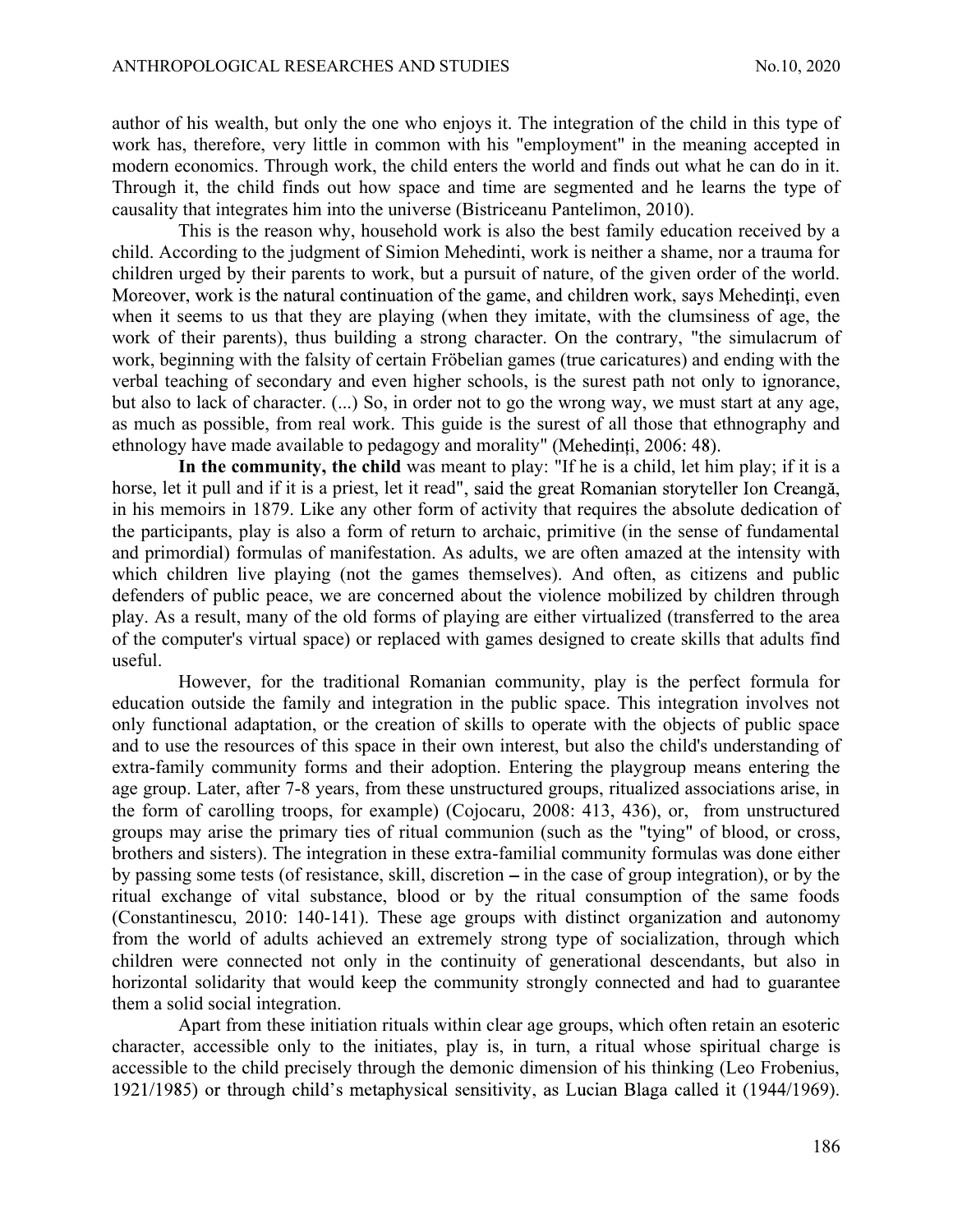ANTHROPOLOGICAL RESEARCHES AND STUDIES<br>
Playing in the traditional community always follows a scenario that reproduces ancestral<br>
fragments or myths, which can be preserved as such or in forms of concentrated infantile mag Playing in the traditional community always follows a scenario that reproduces ancestral fragments or myths, which can be preserved as such or in forms of concentrated infantile magic that refer to the fundamental religious formulas of sacrifice, birth, death, etc. They include "the dialectic of of life and death, of good and evil", as well as the meanings of the mythical Christian and pre-Christian confrontations and conclusions (Geană, 2017: 157-158).

The connection between childhood and death, before horrifying the thinking of adults as joining categories that today seem to be excluded, is the basis of a majority of traditional play scenarios. According to Ivan Evseev (1998), the counts in children's games contain the mythologeme (the mythological, universal, structural theme) of choice by drawing lots. Fate is called to designate, in mythical scenarios, a human sacrifice dedicated to a deity of nature (such as fairy-tale dragons, guardians of groundwater) or a messenger of the community to the deity (as was, in the Geto-Dacians, the most brave young man, the one who wins the brave games of measuring strength, alertness, courage). Ball, circle, or stone games once had cosmological functions and were assigned solar or lunar symbols.

The mythical representations of the ancestors are also present in the traditional games, to be recognized especially in the guise of masks (common in the processions that are formed during the winter or spring holidays) and in the vigil games. The dead of a family, even those who have not metamorphosed into ancestors, and especially girls and women, are present in the games with the leuca (the Romanian word for a piece of wood from the moving mechanism of the chariot, used in a game which is played on the night of Easter Saturday and Sunday in the cemetery, around a burning fire lit of the rotten or broken crosses), or the games of the felegii (an ancient type of adorned doily used to "bind" together either dance partners, or married couples), the game of the bands of Surate (sisters), of the girls from Lioara's or Lilioara's band. They take place as ritual dances, started on the graves in the cemetery by the girls and continued outside the cemetery, in the village, in the fields, on the roads, when other people are included. These are as described by Ion Ghinoiu (1997: 109): "According to the place and the meaning assigned to the magical acts, the ceremony consists of two parts: the division of the Surate into two unequal groups and their passage from one group to another, one by one, in the order specified by the text spoken or sung by participants in the form of dialogue, in order to restore balance by inviting the 'sisters' from the larger group addressed by the 'sisters' from the smaller group to choose 'little sisters'; the formation of pairs, representing the souls of the living accompanied by the dead, holding hands, or a wand, or a handkerchief, or a small doily and they would form a bridge, by raising the arms under which they pass allegorically, some pairs from life to death and from death to life, the other pairs".

Embodiments of death as such are also present in the games. Thus, for example, the game of chick-gaia (or, of hawk and pigeons) contains the mythical characters of death and life: gaia, the bird of death, whose claw cuts the thread of life comes and "steals" a chicken, a bird symbol of life and fertility (present in wedding rituals). Likewise, Baba-oarba (the Blind Hag, or, now you see me, now you don't), a game attested throughout the Romanian space, a game in which the main character – the embodiment of death  $-$  seeks to catch a victim that he adopts through contagion.

Even the cradle has multiple mythological meanings. It is the vehicle that accompanies the crossings of the great thresholds: birth (the new-born child is placed in the hollow in which the bread is kneaded, bathed and rocked to grow easily) and death (according to information provided by Ivan Evseev, the oldest coffins had in the form of a cradle or monoxylon boat, meant to carry the soul over the waters that separate the world here from the one beyond, and the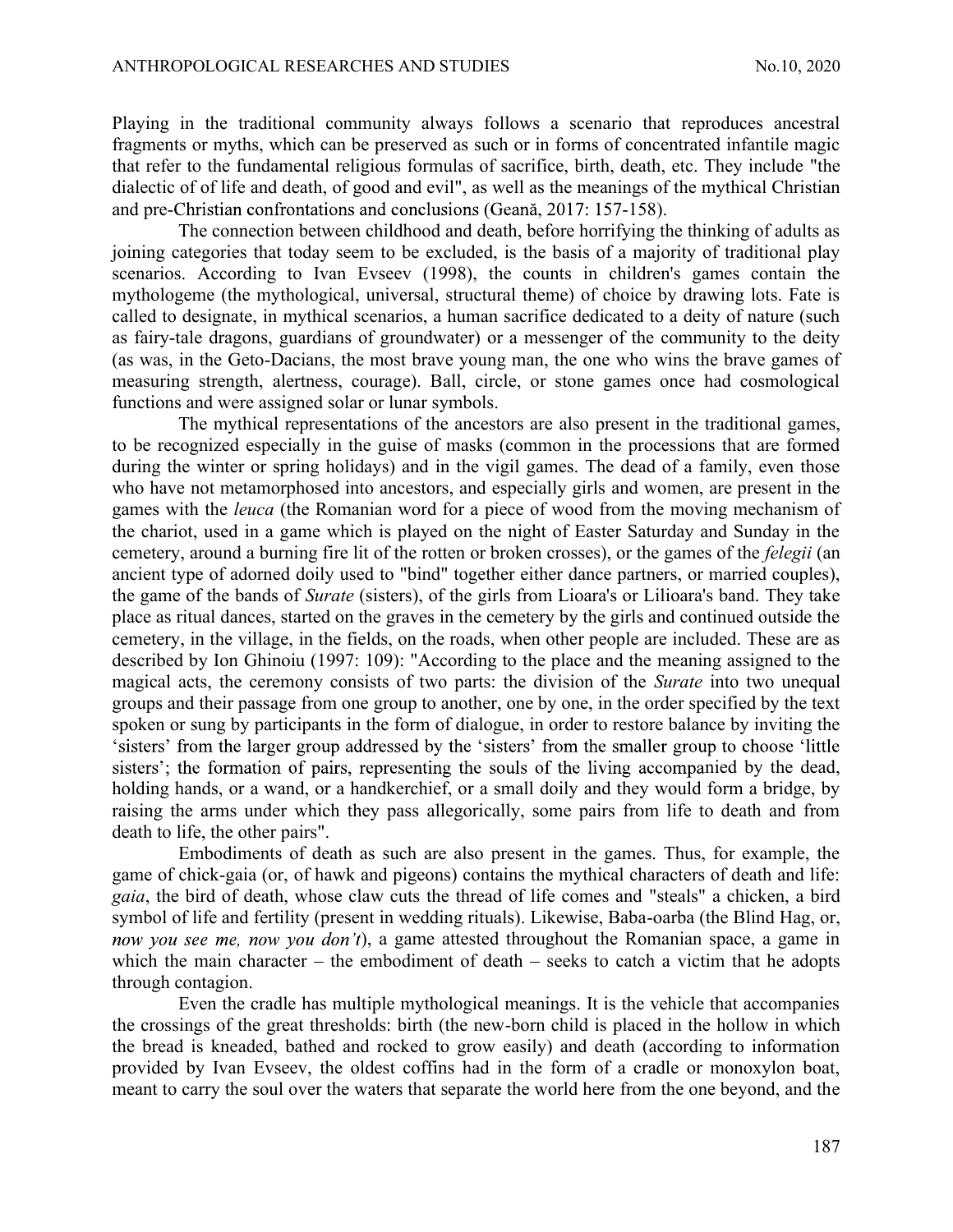ANTHROPOLOGICAL RESEARCHES AND STUDIES<br>
mourning cries speak of the "rocking one", in which the soul of the dead travels) (Evseev, 1998:<br>
205; 221). Children in the village community were not limited. locked in reserved pl mourning cries speak of the "rocking one", in which the soul of the dead travels) (Evseev, 1998: 205; 221).

Children in the village community were not limited, locked in reserved places (as is the case in contemporary societies, for security reasons), but were always present in the world that was both theirs and that of adults, as well as it was a world of women, of men, of human beings and of God. Their social importance is also visible in the fact that they had their own cultic manifestations - of Caloian or Paparuda, Romanian names for the deities of the rain that had to be invoked in times of drought to save the fruit of the field  $-$  and these fulfilled a priestly role that only they knew and could play. One of the most common customs, part of meteorological magic practices, is *Caloian*. The *Caloian*, a doll made of children's clay (sometimes two tiny faces were made, "the father of the sun" and "the mummy of the rain"), was buried and after three days ritually unearthed and thrown into a well or on running water, to release the rains or, on the contrary, for their "binding" (to stop the floods). Ethnographic information says that the character is the embodiment of a child who disappeared in unknown conditions, probably drowned, sought and cried by his mother throughout the hearth and the village estate. Other research joins Caloian with mythological characters of antiquity (Adonis, Attis, Osiris, Sabazios, Dionysos, even Zalmoxis), or, with the main figures of Christianity (John the Baptist or John the Beautiful, Caloianis) (Cojocaru: 243; 340-341). Through ritual, Caloian is invested as a messenger of the community to the divinity of rain or sun. And Paparuda is a pluviometric goddess, also embodied by children, especially girls, little priestesses of this cult which requires the goodwill of the divinity to ward off drought. Similar cults were identified by Frazer in India (1890/1980), and Ovidiu Bîrlea (1981) considers that the poetic structure of the text and melody suggests an archaic prehistoric origin of the custom.

At other times, children's status was one of initiation into one of the most important roles of an unwritten community, that of witnesses. For this purpose, the best of the children were selected and ritually beaten when establishing the boundaries between the fields. Contemporary thinking is quick to condemn the beating of children in traditional societies, but it  $does not know - or it does not mention - the social importance and prestige that the beaten child$ will have in front of the community, when he will be the only one believed when he confesses about the state of borders in public cases of property regulation (Stahl, 2000).

The child was initiated into the mythical universe through fairy tales. The principle of public education in the great cultures of antiquity was based on the principle that mythology and sport have an essential role in the education of children. Myths were learned, in a first form, through the stories of mothers and nurses and, later, through their teaching in school. In the Romanian village, physical education was done through work, and mythological education through fairy tales.

If through play the child is initiated in the mythical scenario, through the story he learns the mythical spirit (Blaga, 1969: 290-308). The story conveys to the child a certain sense of reality: it includes not only the objects, phenomena, characters he sees, but also those he does not see. The world in which he lives is revealed to him as full of life, spirits, deities, demons, leprechauns: the forest is carolled by forest girls, fairies, the Wood-Bender or Mummy of the Forest, other fairies or fish-emperors live in the waters, in the air the Iele (the fairies of inspiration and/or madness) play, in the sky the Moon and the Sun fulfil their curse from the beginning of the world, the mountains bang their heads, the flowers are speaking and enchanting. Even the domestic universe can be, at some point, inhabited by fairy tales: the weakest horses can become mischievous if they eat embers, the dog can be a beautiful enchanted Prince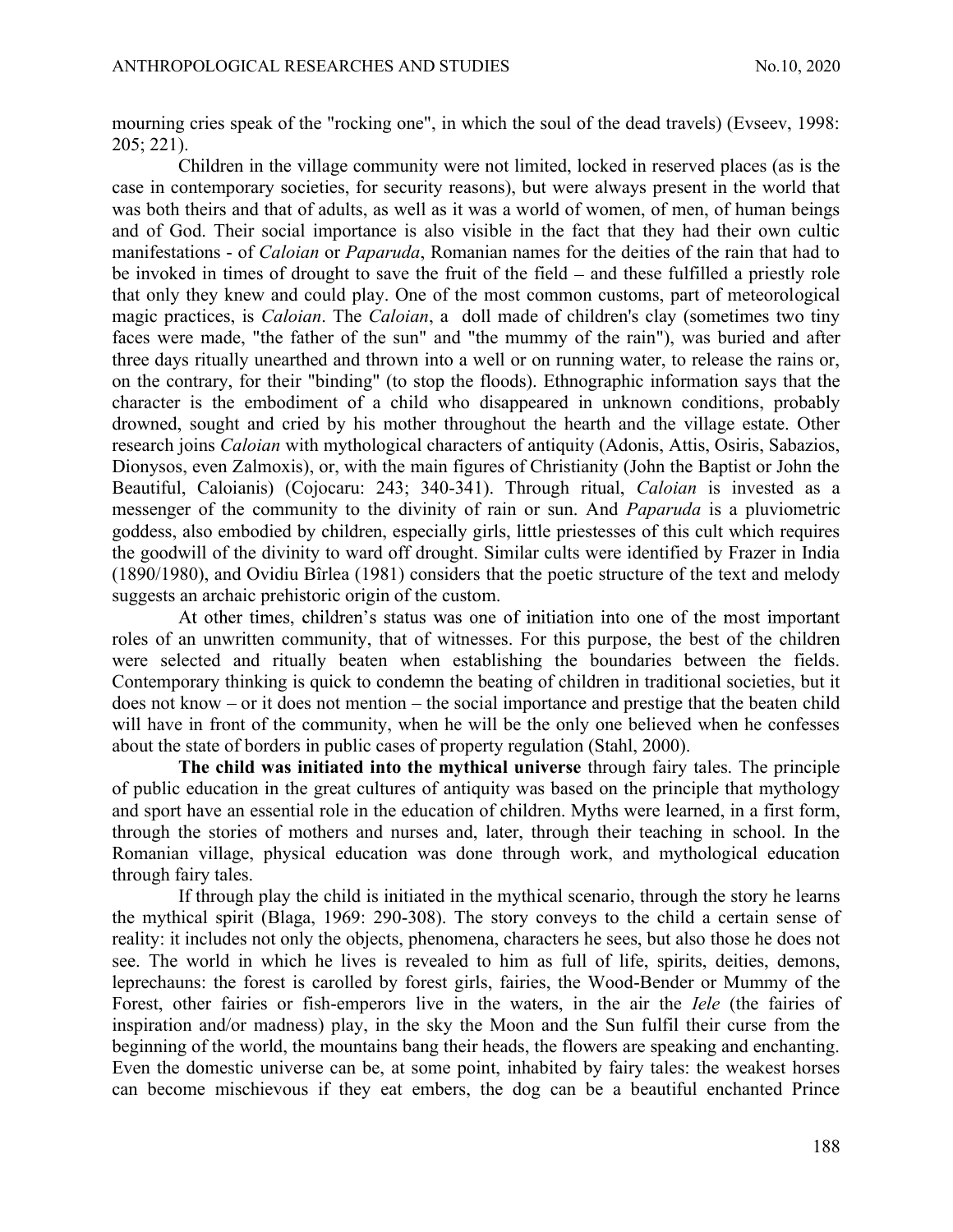ANTHROPOLOGICAL RESEARCHES AND STUDIES<br>
Charming, the ox, the sheep, the pig or the rooster can each be guides to the fantastic realm and<br>
the pots and pans can open the door to strange spirits. The world of the child in t Charming, the ox, the sheep, the pig or the rooster can each be guides to the fantastic realm and the pots and pans can open the door to strange spirits. The world of the child in the countryside is, through the fairy tale, heterogenized  $-$  through the extraordinary diversity of the mythical, demonic or human owners who govern the segments of existence – and totally enlivened. On the contrary, the world of the child in the city is artificial, homogeneous and dead (Blaga, 1969: 265- 266).

Unlike modern civilization, in which the age of childish demonism is strongly differentiated from that of mechanical maturity, and childhood tales are only a relic of the tired memory of parents, children of peasant culture are not upset by confrontation with adults: in turn, they cultivate the mythical spirit through the lyrical or religious developments of fairy tales. The beliefs, superstitions, religious representations of the parents complete and guide the orientation of the children in the fairy tale world. This orientation is essential to the most elaborate moral systems. Through stories, the absolute limits are established: of good and evil, in particular, but also of beauty and ugliness, of truth and falsehood. The nuances by which, in mature thinking (generalized at all ages in modern and contemporary times), these categories are relativized and become indistinguishable are foreign to the *paideuma* of childhood: children ask and get to know the precise boundaries that separate categories, through the story. The exclusivism of these categories is complete, so that the most explicit conflict between their representations cannot be avoided. Dragons will never make a pact with Prince Charming, nor will wolves with lambs or dragons and emperor's daughters. The role of violence is to potentiate the conflict and therefore the differentiation of the mythical categories, transferred, with the maturation, in moral categories. Death, a terrifying event, is not for childhood accompanied by a fairy tale but an expiatory or purifying event (when the dying person is a negative character) or a sacrifice, is a return of death to life (the death and resurrection of the Handsome Boy) (Candrea, 2001).

Fairy tales do not begin or end with their actual narration. As the excessive imagination of childhood takes over and expands the categories of the fantastic in the profane area, the fairy tale is organically continued in play, in myth, and later, in morality. Keeping children close to this mythical dimension of existence creates a much stronger (and infinitely superior) liaison as compared to what the new networks of urban, civilized sociality can offer: belonging to the family and social group, on one hand, and belonging to the transcendent community, on the other hand.

We can offer here, as an example, the dialogue among the children of his village reproduced by L. Blaga: "I was not more than about seven years old: We were about five boys, all about the same age; we stood in a circle, calm, in the middle of the alley, in the evenings. We do not know in what connection it happened that one threw around the question: "What will it be like when you are dead?" One of us answered without delay, as enlightened: 'Dead must be as if alive. That's how you don't even know you're dead. For example, we sit here in a circle and talk, but maybe we are dead, but we don't realize it' ... We recall very well that shivering feeling in front of the abyssal perspective opened by the answer of that boy. It was that earthquake, which you experienced as a child, as well as later, when you stepped around the last border" (Blaga, 1969: 266).

In any discussion of childhood, orphans or illegitimate children deserve a special reference. Normally, the children were raised by the small family, that is, by their parents and siblings. In the case of orphans, they were raised by large families, relatives, neighbours and, ultimately, communities. Most of the time, it was customary for a relative (the wealthiest or the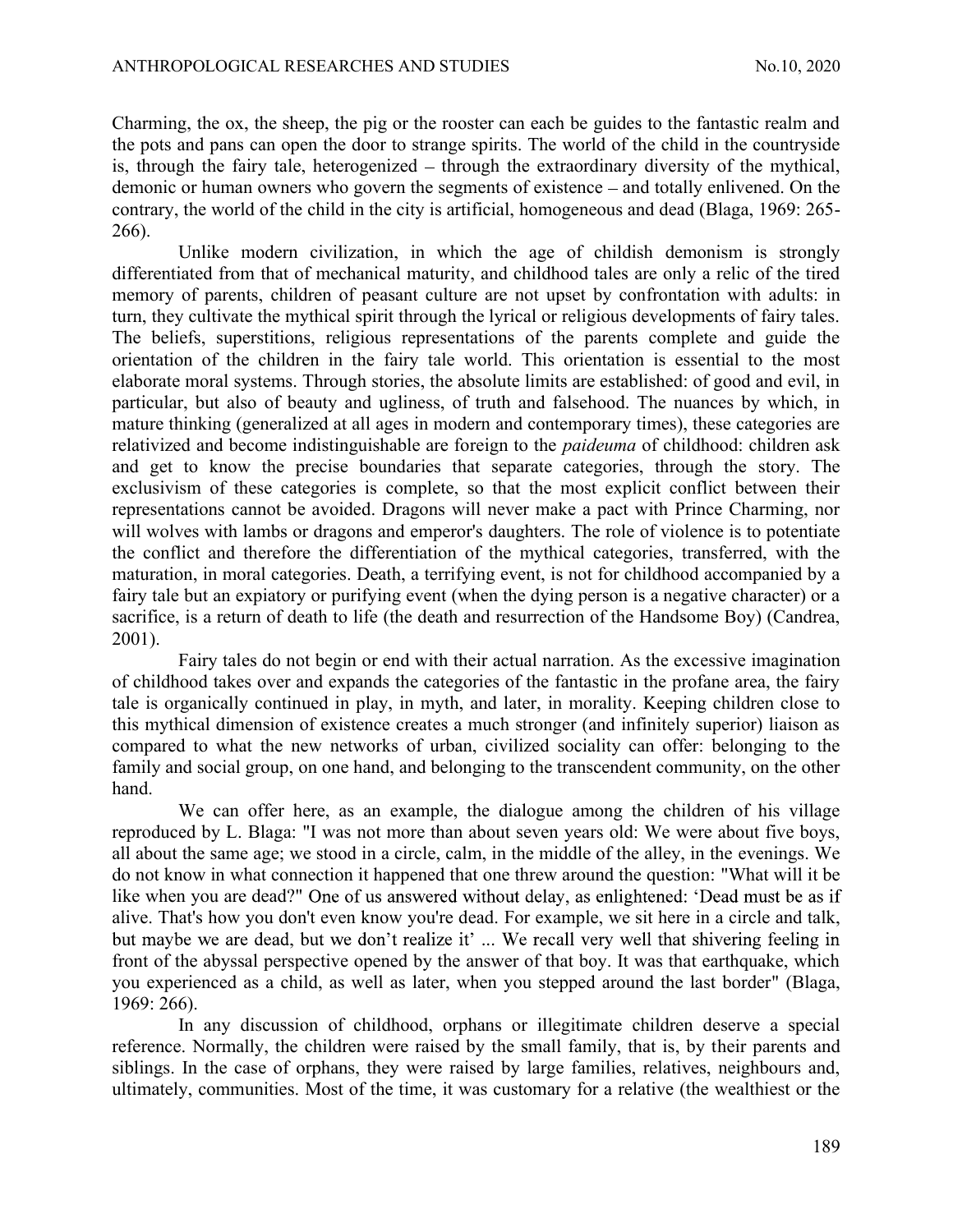ANTHROPOLOGICAL RESEARCHES AND STUDIES<br>
one who wanted them the most) to raise them until they could return to the affairs of their house;<br>
upon occasion, a woman who wanted children turn to her relatives. In addition to t one who wanted them the most) to raise them until they could return to the affairs of their house; upon occasion, a woman who wanted children turn to her relatives. In addition to these concentric powers of the village, orphaned children took refuge (unlike orphans in urban areas) in their home and land, which did not disappear with the death of their parents. And, very important, they were in God's care (Majuru, 2006: 224-234). The same happened with the love children, born of mother-girls, who sinned without being married. They were believed to be especially loved by God or the Mother of God, as infants without earthly parents. Adopting illegitimate children or orphans was considered auspicious by families without children or whose children were dying: it was believed that after you adopted a child for your soul, God would also give you children of the body. It was a very grievous sin on the soul of the married woman or the wrong girl to hide or kill the child. The village could, wanted and knew how to keep all its children, orphaned or illegitimate, too. While the childless parents were condemned, and considered oppressed by a curse, children without parents were considered to bring luck and welfare.

In connection with these children, there is, in the Romanian folklore, a myth of the orphan (present especially in fairy tales) and another, equally puritanical, of the orphan's sacrifice. The sacrifice of the child was assimilated by Eliade to the interpretation of the legends of the building sacrifice (such as the legend of the Arges Monastery) and was related to the previous sacrifice of the father (of the father, of the mother or of both). The sacrifice of the child cannot be fulfilled, for the sacrifice has no maximum value unless it is no longer someone's child, but the child of the whole world, whose appearance is necessarily linked to a mystery: "Important, in the world of myth, is the investment [of the child  $-$  our note, C. B.] with the attributes and destiny of the orphan, of the child par excellence, that is, of the primordial child, in his absolute and invulnerable cosmic loneliness, in his perfect uniqueness. The appearance of such a child coincides with a primordial moment: the creation of the Cosmos, the creation of a new world, of a new historical epoch (Virgil), a 'new life' at any level of the real" (Eliade, 1992: 171).

### Conclusions

The Romanian village is a world of childhood. It was confirmed by ethnographers, anthropologists, sociologists and everyone else who found that the village is the place of intuitive manifestation of the person, the place of story and myth, of direct connections and continuity. Children are, in the village, in their own world, the one populated with various supernatural and worldly characters in which they are not the only who believe - like some sort of a behavioural deviation that disappears with maturity - but the adults as well. Their game and their games, like the fairy tales told by the elders, connect them to the fundamental themes of the world: life and death, joy and pain, good and evil. Children were important in the traditional village, not only as a promise of maturity, but also as active members in the family, community and the supernatural universe. Beyond studying children, getting acquainted with this cultural experience (the paideuma) of childhood is not only a noble goal, but also a solution in our biological, our social and (why not?) our religious balance.

# References

1. Ariès, Ph., 1975. L'enfant et la vie familiale sous l'Ancien Régime. Paris: Seuil.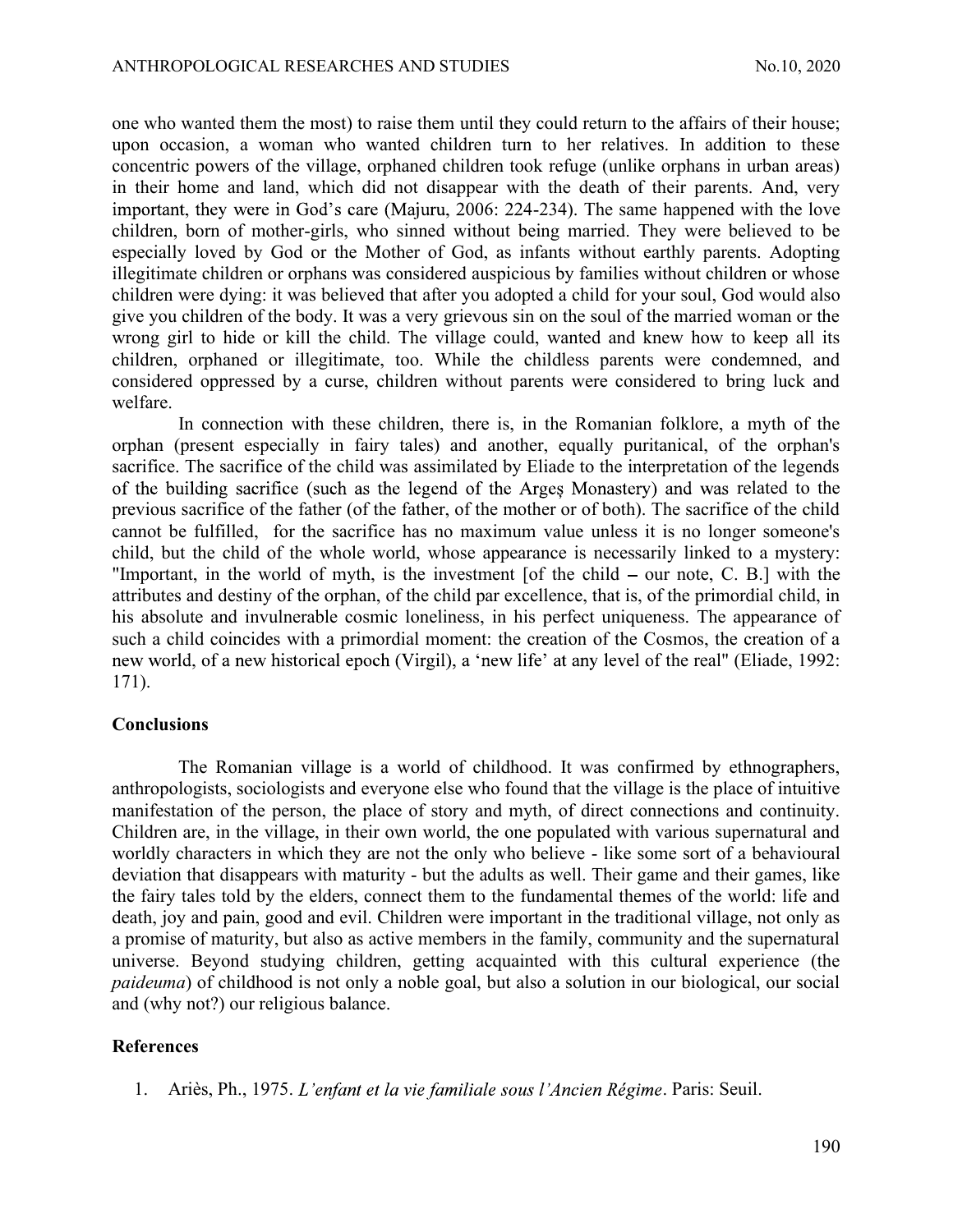- 2. Ariès, Ph., Duby, G., 1995. *Istoria vietii private*, VI. Bucuresti: Meridiane.
- ANTHROPOLOGICAL RESEARCHES AND STUDIES<br>
2. Ariès, Ph., Duby, G., 1995. *Istoria vieții private*, VI. București: Meridiane.<br>
3. Badinter, E., 2012. *Mamă sau femeie? O polemică despre maternitate ca o nouă formă de sclavie* 3. Badinter, E., 2012. Mamă sau femeie? O polemică despre maternitate ca o nouă formă de sclavie. București: Litera.<br>4. Bistriceanu Pantelimon, C., 2007. Sociologia traditiei. Mit si morală în societatea
	-
	- *tradițională românească*. București: Etnologica.<br>5. Bistriceanu Pantelimon, C., 2010. Munca, jocul și povestea. Dimensiuni ale educației în cultura traditională. In Politici educaționale. Relevanță și suficiență. Bucuresti: Eurolobby.
	-
	-
	-
	- 6. Bîrlea, O., 1981. *Folclorul românesc*, I. București: Minerva.<br>7. Blaga, L., 1969. *Trilogia culturii*. București: Ed. Pentru Literatură Universală.<br>8. Candrea, I. A., 2001. *Lumea basmelor*. București: Paideia.<br>9. Cojo
	- Etnologică.<br>10. Constantinescu, N., 2010. *Etnologia și folclorul relațiilor de rudenie*. București: Univers.<br>11. Creangă, I., 2014. *Amintiri din Copilărie. Povești. Povestiri*. București: Humanitas.
	-
	- 12. Cristescu-Golopenția, S., 2002. Gospodăria în credințele și riturile magice ale femeilor din Drăguș. București: Paideia.<br>13. Dumănescu, L., 2007. Introducere în istoria copilăriei. Trecutul unei discipline, de la
	- Ariés la SHCY. In A. Mihalache, A. Cioflâncă (eds.), In Medias Res. Studii de istorie culturală. Iași: Editura Universității Alexandru Ioan Cuza, pp. 24-42.
	-
	- 14. Eliade, M., 1992. Meșterul Manole. București: Junimea.<br>15. Evseev, I., 1998. Dictionar de magie, demonologie si mitologie românească. Timisoara: Amarcord.
	-
	-
	- 16. Frazer, J.G., 1980. Creanga de aur, I. București: Minerva.<br>17. Frobenius, L., 1985. Paideuma. București: Meridiane.<br>18. Geană, Gh., 2017. Boabe de zăbavă. Reflectii din teren și nu numai. În *Anuarul Societătii* prahovene de antropologie generală, no.3. Ploiești: Ed. Mythos. Pp. 145-178.
	- 19. Ghinoiu, I., 1997. Obiceiuri populare de peste an. București: Ed. Fundației Culturale Române.
	- 20. Ghinoiu, I., 1999. Lumea de aici, lumea de dincolo. București: Ed. Fundației Culturale Române.
	-
	- 21. Gorovei, A., 2002. Datinile noastre la naștere și la nuntă. București: Paideia.<br>22. Locke, J., Quick, R.H. Conference Proceedings Some Thoughts Concerning Education (online) https://doi.org/10.1093/oseo%2Finstance.00016977.
	-
	-
	- 23. Majuru, A., 2006. *Copilăria la români*. București: Compania.<br>24. Marian, S.F., 1995. *Nașterea la români*. București: Grai și suflet.<br>25. Mehedinți Soveja, S., 2008. *Altă creștere: școala muncii*. București: Rotonda.
	- Sociology, 58(2), pp. 186-205. 10.1177/0011392109354241.
	- 27. Stahl, H.H., 1936. Rudenia spirituală din nășie la Drăguș. In Sociologie românească, anul I, no.7-9.
	- 28. Stahl, H.H., 1998. Contribuții la studiul satelor devălmașe românești. București: Cartea românească.<br>29. Stahl, P., 2000. Triburi și sate din sud-estul Europei. Bucuresti: Paideia.
	-